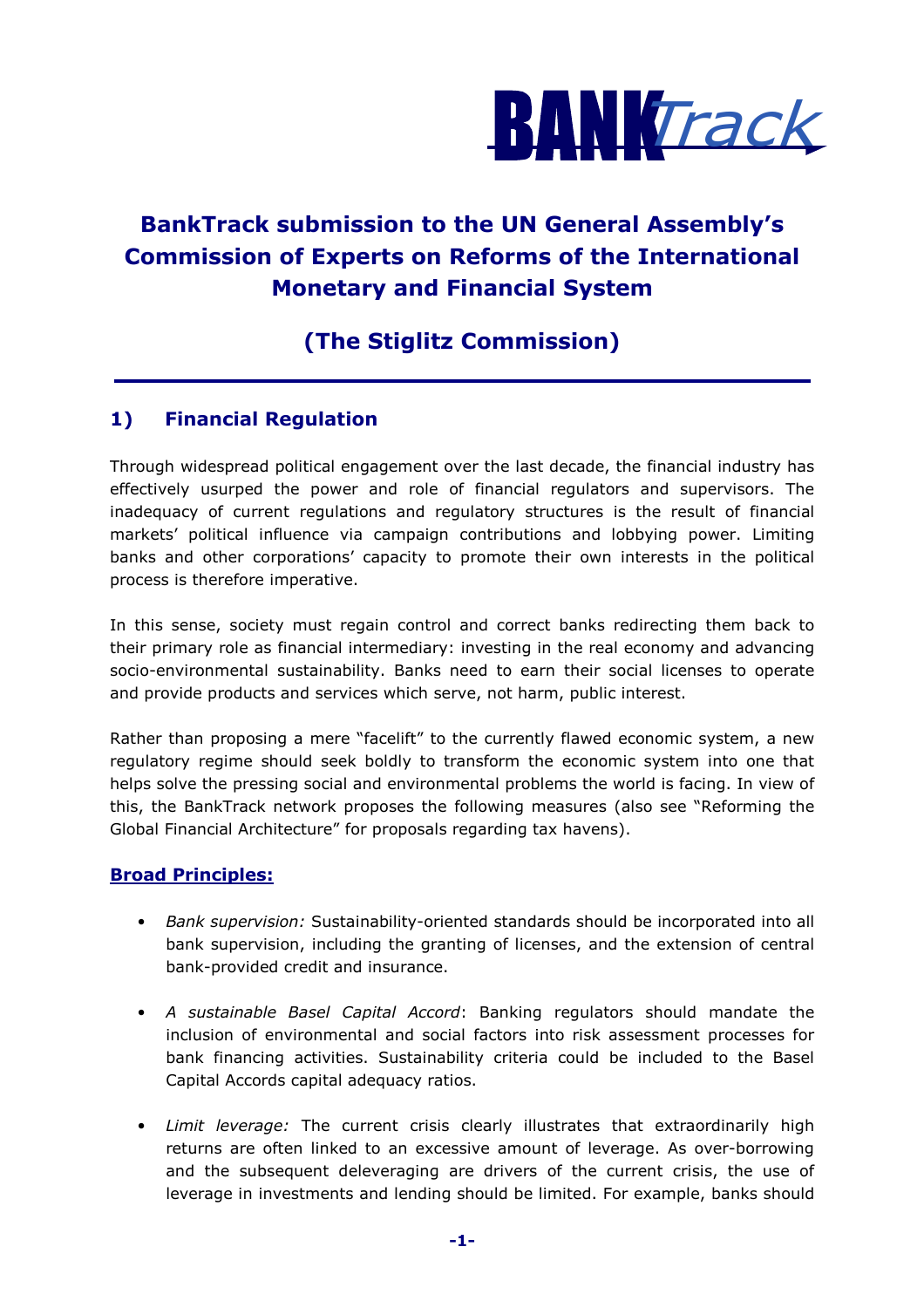have a leverage ratio in addition to stricter capital adequacy standards. Non-bank institutions, in addition, should also have capital and leverage requirements.

- Requlate alternative investors, such as hedge funds and private equity funds, and introduce significant new transparency and reporting requirements. For years, alternative investments were lightly regulated, under the rationale that predominantely wealthy, sophisticated investors participated in such funds which employ risky and speculative investment strategies. These strategies, we know now, also create systemic risk and foster instability. Today, however, pension funds, university endowments as well as public and private financial institutions have significant exposure to these funds, greatly magnifying their impacts on ordinary citizens and the global financial system. This requires much stronger regulation and control of the alternative investment space.
- Curb derivatives: It has become clear that derivatives are potentially dangerous products. As with other potentially dangerous goods -- for example pharmaceutical products -- regulators should demand robust testing before a product can be sold. Equally, derivatives should be checked for their long-term impacts and whether they serve a legitimate hedging purpose (i.e. help producers to anticipate and adapt to price fluctuations). Only legitimate hedging instruments should be allowed, and they should be standardized and traded in regulated exchanges.
- Food and energy must not be treated like chips in a casino: The need to curb speculative derivatives trading is particularly critical in food- and energy-related commodities markets. Huge swings in commodity prices and speculation-fuelled spikes in food and energy prices hurt the world's poor.
- Eliminate the shadow banking system: The circumvention of existing regulations ("regulatory arbitrage") led to the creation of a massive "shadow banking system," largely responsible for the expansion of unregulated, exotic securitized products and credit derivatives. The system should be eliminated by regulating all unregulated financiers and financial products. In addition, some financial practices should be banned altogether. It does not make sense to establish regulatory frameworks and reporting standards, while at the same time allowing financiers to circumvent them through off-the-book transactions. For example, banks should not be allowed to create any structured investment vehicles and/or special purpose entities which allow them to avoid regulation.

#### Bank specific proposals:

• Green screening of customers: To complement existing Know Your Customer (KYC) guidelines are anti-money laundering (AML) mechanisms used by banks to screen potential depositors, "Green KYC" guidelines should be developed, introduced and enforced, which would require banks to conduct environmental and social due diligence for both commercial depositors and borrowers, with the aim of prohibiting lending to corporations that do not comply with environmental and social standards.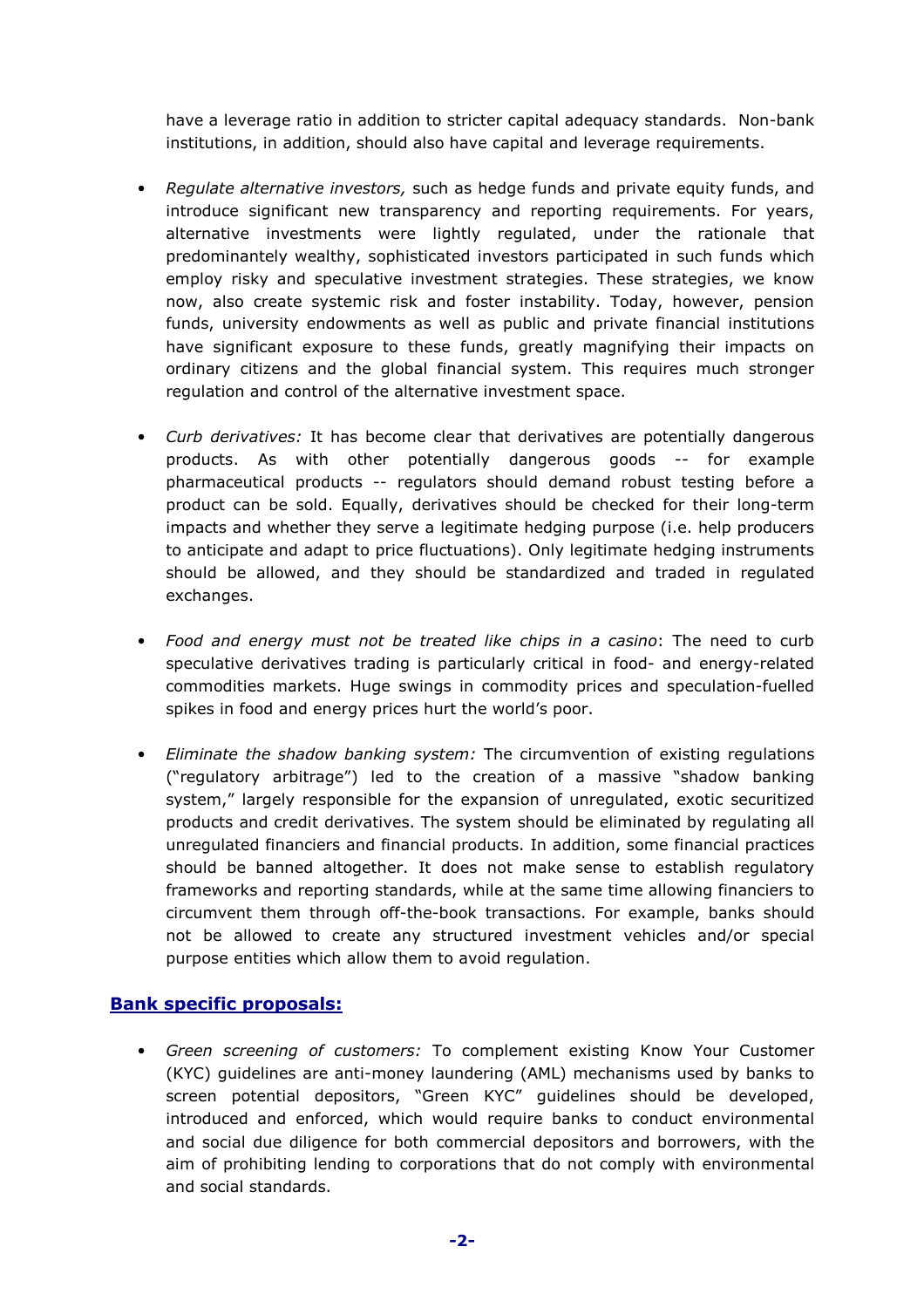- Strengthening of anti-money laundering (AML) mechanisms. Existing AML requirements should be tightened to halt the proceeds of corruption, illicit natural resource deals and tax evasion from entering the financial system. For example, AML requirements should apply to all financial actors and transactions, including hedge funds and private equity. The Financial Action Task Force should also launch a "name and shame" initiative focusing on those jurisdictions that are failing to implement their AML rules.
- Transparency: Banks should be completely transparent about their risk assessment processes, decision-making procedures, clients, and transactions. Banks should fully disclose their financing activities in sectors which have high environmental and social impacts, such as extractive industries and infrastructure. In light of widespread public distrust about banks' intentions, the issue is no longer how much transparency banks can allow, but how much secrecy they can afford. Such transparency is not just a idealistic aspiration, rather already a best practice among some ethical banks.
- Reduce incentives for excessive risk taking: Banks' perverse incentive structures, such as stock-options and short-term, volume-oriented bonuses, stimulated excessive risk taking and effectively led to greed-oriented decision-making at banks. For example, CEOs and bankers have compromised lending standards (including environmental and social policies), taken on too much leverage, and unscrupulously pushed risky products onto the public. Not only should bankers' executive compensation be drastically limited, but the role of bonuses in remuneration systems should be modified to reward long-term financial success and the implementation of environmental and social policies and programs.
- Prohibit political contributions: Political and campaign contributions from financial institutions should be prohibited and lobbying restricted.

## 2) Multilateral Issues

-

## 3) Macroeconomic Issues and addressing the crisis

Today the world is in need of a "Green New Deal." Such a deal would not seek a superficial quick-fix of the economic system, rather aim to transform it into one that can actively resolve the world's pressing social and environmental problems. The fiscal spending necessary to stimulate crisis-affected economies entering recession must be directed at achieving social justice, the promotion of sustainable production and consumption systems, and the transition of the world's economies onto a low carbon path.

Banks, particularly those that are now being bailed out with tax money, have an important role to play in this economic transformation. It must be a role based on serving the public interest, rather than safeguarding the profits of the few. Given their power and important role, banks can and should deploy capital in ways that promote the restoration and protection of the environment and help create sustainable economies.